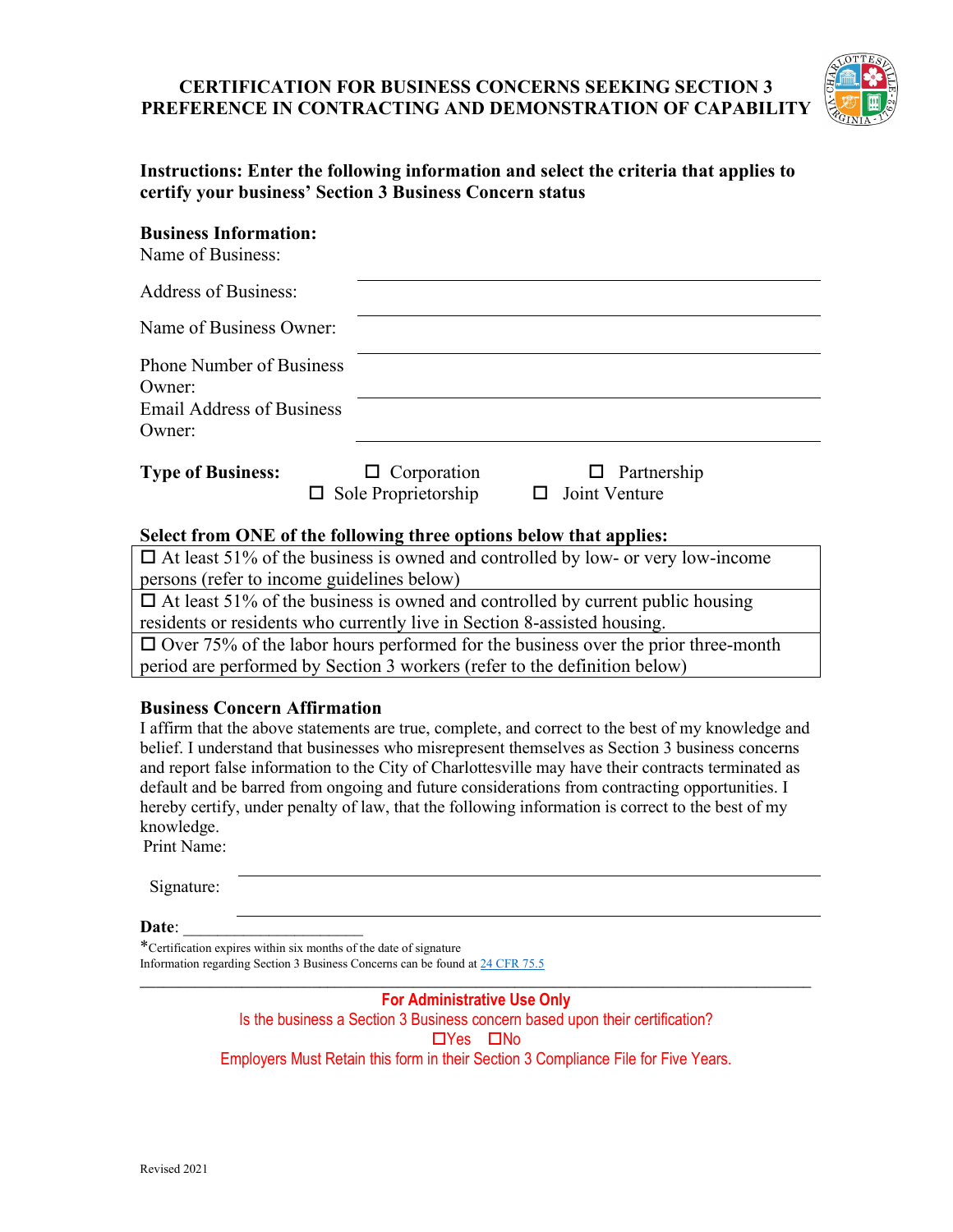# **CERTIFICATION FOR BUSINESS CONCERNS SEEKING SECTION 3 PREFERENCE IN CONTRACTING AND DEMONSTRATION OF CAPABILITY**

\_\_\_\_\_\_\_\_\_\_\_\_\_\_\_\_\_\_\_\_\_\_\_\_\_\_\_\_\_\_\_\_\_\_\_\_\_\_\_\_\_\_\_\_\_\_\_\_\_\_\_\_\_\_\_\_\_\_\_\_\_\_\_\_\_\_\_\_\_\_\_\_\_\_\_\_\_\_\_\_\_\_\_\_\_\_

# **Register your Section 3 Business on HUD registry:** <https://portalapps.hud.gov/Sec3BusReg/BRegistry/RegisterBusiness>

# **OR below is the following documentation as evidence of status:**

| For Business claiming status as a Section 3 resident-owned enterprise:                                      |                                                                      |
|-------------------------------------------------------------------------------------------------------------|----------------------------------------------------------------------|
| $\Box$ Copy of resident lease<br>$\Box$ Copy of evidence of participation<br>in a public assistance program | $\Box$ Copy of receipt of public assistance<br>$\Box$ Other evidence |
| For business entity as applicable:                                                                          |                                                                      |
| $\Box$ Copy of Articles of Incorporation<br>$\Box$ Assumed Business Name Certificate                        | $\Box$ Certificate of Good Standing<br>$\Box$ Partnership Agreement  |

- $\Box$  List of owners/stockholders and  $\Box$  Corporation Annual Report
- 
- - % Ownership of each Latest Board minutes appointing officers
- $\Box$  Organization chart with names and titles  $\Box$  Additional documentation

# and brief function statement **For business claiming Section 3 status by subcontracting 25 percent of the dollar awarded to**

### **qualified Section 3 business:**

 $\Box$  List of subcontracted Section 3 business(es) and subcontract amount

**For business claiming Section 3 status, claiming at least 30 percent of their workforce are currently Section 3 residents or were Section 3 eligible residents within 3 years of date of first employment with the business:**

 $\Box$  List of all current full-time employees  $\Box$  List of employees claiming Section 3 status

 $\Box$  Public Housing Authority (PHA)/Indian Housing Authority (IHA) Residential lease less than 3 years from day of employment

 $\Box$  Other evidence of Section 3 status less than years from day of employment

Evidence of ability to perform successfully under the terms and conditions of the proposed contract:

- □ Current financial statement
- $\square$  Statement of ability to comply with public policy
- $\Box$  List of owned equipment
- $\Box$  List of all contracts for the past two years

\_\_\_\_\_\_\_\_\_\_\_\_\_\_\_\_\_\_\_\_\_\_\_\_\_\_\_\_\_\_\_\_\_\_\_\_\_\_\_\_\_\_\_ (Corporate Seal)

Authorizing Name and Signature

Attested by: